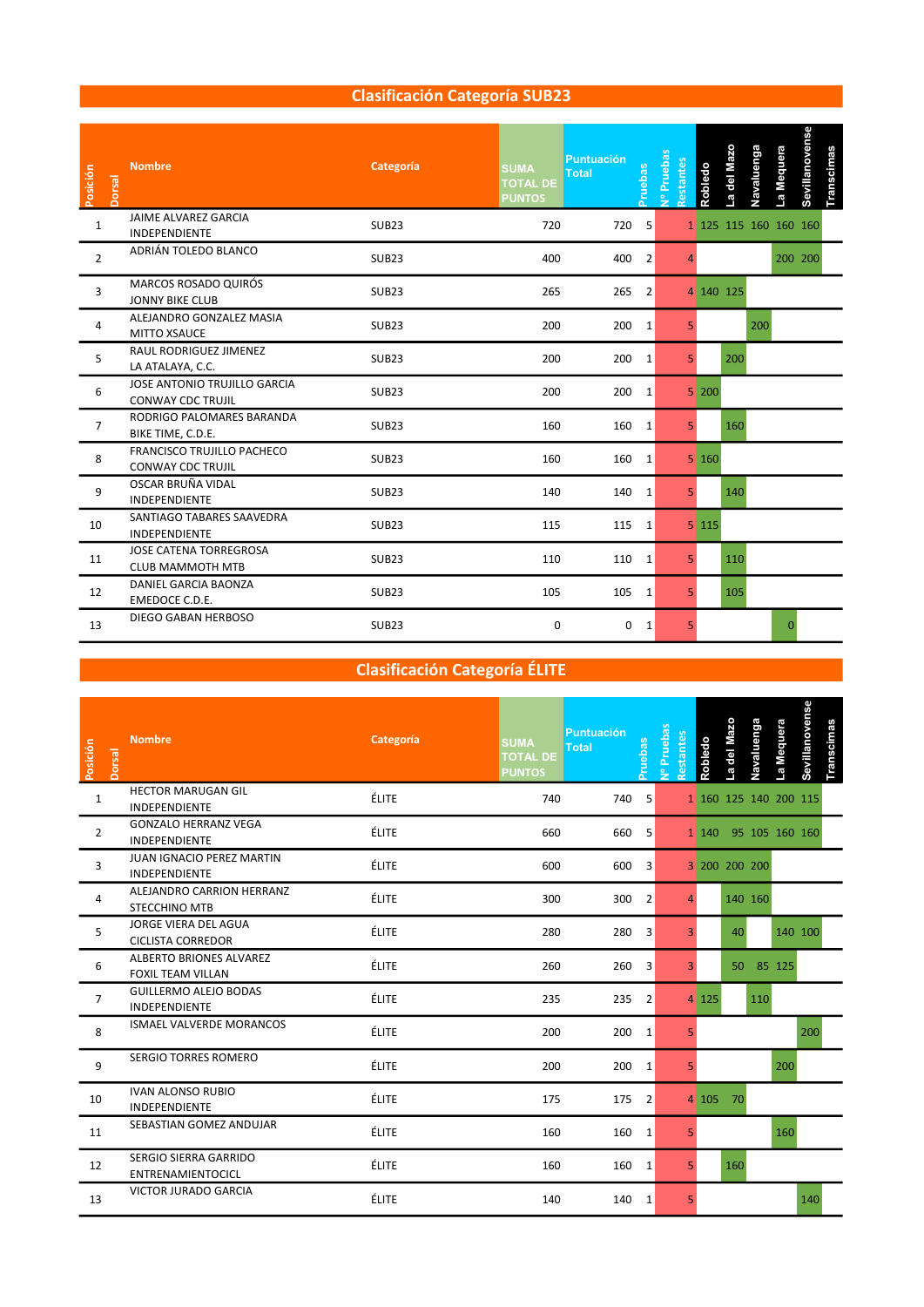| 14 | JAKUB STANISLAW CIESLIK                          | ÉLITE        | 125<br>125 | 1              | 5              | 125   |
|----|--------------------------------------------------|--------------|------------|----------------|----------------|-------|
| 15 | JUAN PABLO JIMENEZ SAN SEGUNDO<br>INDEPENDIENTE  | ÉLITE        | 125<br>125 | $1\vert$       | 5 <sup>1</sup> | 125   |
| 16 | ADRIAN BLAZQUEZ SANCHEZ<br>LLAMARUEDA            | ÉLITE        | 115<br>115 | 1              | 5 <sup>1</sup> | 115   |
| 17 | ALVARO NIETO ALONSO<br>INDEPENDIENTE             | ÉLITE        | 115<br>115 | $\mathbf{1}$   | 5 <sup>1</sup> | 115   |
| 18 | OSCAR JUSTO VILLANUEVA<br>INDEPENDIENTE          | ÉLITE        | 115<br>115 | $\mathbf{1}$   |                | 5 115 |
| 19 | <b>JUAN IGNACIO PEREZ MARTIN</b>                 | ÉLITE        | 110<br>110 | $\mathbf{1}$   | 5 <sup>1</sup> | 110   |
| 20 | IÑAKI VIEJO VITORIANO<br>OREKA CYCLING SPA       | ÉLITE        | 110<br>110 | $\mathbf{1}$   | 5 <sup>1</sup> | 110   |
| 21 | JORGE OCAÑA ESTEBAN<br>INDEPENDIENTE             | ÉLITE        | 110<br>110 | $\mathbf{1}$   |                | 5 110 |
| 22 | <b>JOSE CARRANZA ROSALES</b>                     | ÉLITE        | 105<br>105 | $\mathbf{1}$   | 5              | 105   |
| 23 | MIGUEL FELIX SAN SEBASTIAN<br>CLUB MAMMOTH MTB   | ÉLITE        | 105<br>105 | $\overline{2}$ | 4              | 30 75 |
| 24 | IVÁN COCA DE LOS RÍOS<br>INDEPENDIENTE           | ÉLITE        | 105<br>105 | $\mathbf 1$    | 5 <sup>1</sup> | 105   |
| 25 | <b>JESUS FRANCO RODRIGUEZ</b><br>INDEPENDIENTE   | ÉLITE        | 105<br>105 | $\overline{2}$ | 4              | 75 30 |
| 26 | JOAQUÍN ALVAREZ FERNANDEZ<br><b>WHITE FLAKES</b> | ÉLITE        | 100<br>100 | 1              | 5 <sup>1</sup> | 100   |
| 27 | <b>BORJA CHIVATO MORENO</b><br>SUZUKI MADRID-JOS | ÉLITE        | 100<br>100 | $\mathbf{1}$   | 5 <sup>1</sup> | 100   |
| 28 | ELADIO CHECA NIETO<br>INDEPENDIENTE              | ÉLITE        | 100<br>100 | $\overline{2}$ | $\overline{4}$ | 70 30 |
| 29 | JAVIER MARTIN MUÑOZ-CHAPULI<br>INDEPENDIENTE     | ÉLITE        | 100<br>100 | $\mathbf{1}$   |                | 5 100 |
| 30 | JAVIER MARUGAN GIL                               | ÉLITE        | 95<br>95   | $\mathbf{1}$   | 5 <sup>1</sup> | 95    |
| 31 | JULIO ALVAREZ PALACIOS<br>MTB VALDEIGLESIAS      | ÉLITE        | 95<br>95   | $\mathbf{1}$   | 5 <sup>1</sup> | 95    |
| 32 | SERGIO GARCIA MOLINA<br>INDEPENDIENTE            | ÉLITE        | 95<br>95   | 1              | 5              | 95    |
| 33 | ALEJANDRO BERNALDO DE QUIRÓS                     | ÉLITE        | 90<br>90   | $\mathbf{1}$   | 5 <sup>1</sup> | 90    |
| 34 | HUGO GARCIA. AVILA<br>FLYZ-ROTHAR RACIN          | ÉLITE        | 90<br>90   | $\mathbf{1}$   | 5              | 90    |
| 35 | ION ANDER GUERETA MAGER<br>OREKA CYCLING SPA     | ÉLITE        | 90         | 90 1           | 5 <sup>1</sup> | 90    |
| 36 | OSCAR DE LOS RIOS GONZALEZ<br>INDEPENDIENTE      | ÉLITE        | 90<br>90   | $\mathbf{1}$   | 5 <sub>1</sub> | 90    |
| 37 | ALEJANDRO CATALAN SUAREZ                         | ÉLITE        | 85<br>85   | 1              | 5 <sup>1</sup> | 85    |
| 38 | VICTOR MANUEL JURADO GARCIA<br>ENTRENAMIENTOCICL | <b>ÉLITE</b> | 85<br>85   | 1              | 5 <sup>1</sup> | 85    |
| 39 | RAUL ORTIZ GOYENECHEA<br>INDEPENDIENTE           | ÉLITE        | 85<br>85   | 1              | 5 <sup>1</sup> | 85    |
| 40 | RUBÉN BERNALDO DE QUIRÓS DE DO                   | ÉLITE        | 80<br>80   | $\vert$ 1      | 5 <sup>1</sup> | 80    |
| 41 | ISMAEL BLAZQUEZ SANCHEZ<br>INDEPENDIENTE         | ÉLITE        | 80<br>80   | $\vert$ 1      | 5 <sup>1</sup> | 80    |
| 42 | JULIAN HERNANGOMEZ ALONSO<br>INDEPENDIENTE       | ÉLITE        | 80<br>80   | 1              | 5 <sup>1</sup> | 80    |
| 43 | JORGE ANGULO CORDON<br>INDEPENDIENTE             | <b>ÉLITE</b> | 80<br>80   | 1              | 5 <sub>1</sub> | 80    |
| 44 | JACOBO FERRANDEZ SAN JOSE<br>TUDELA BIKE, C.D.   | ÉLITE        | 75<br>75   | $\vert$ 1      | 5 <sup>1</sup> | 75    |
| 45 | <b>IGNACIO FAURO LOPEZ</b><br>INDEPENDIENTE      | ÉLITE        | 70         | $70 \quad 1$   | 5 <sup>1</sup> | 70    |
| 46 | JORGE HERNÁNDEZ GARCI<br>INDEPENDIENTE           | <b>ÉLITE</b> | 65<br>65   | $\vert$ 1      | 5 <sup>1</sup> | 65    |
| 47 | SERGIO ASENJO VAZQUEZ<br>VENTEÑO DE CICLIS       | ÉLITE        | 65<br>65   | 1              | 5 <sup>1</sup> | 65    |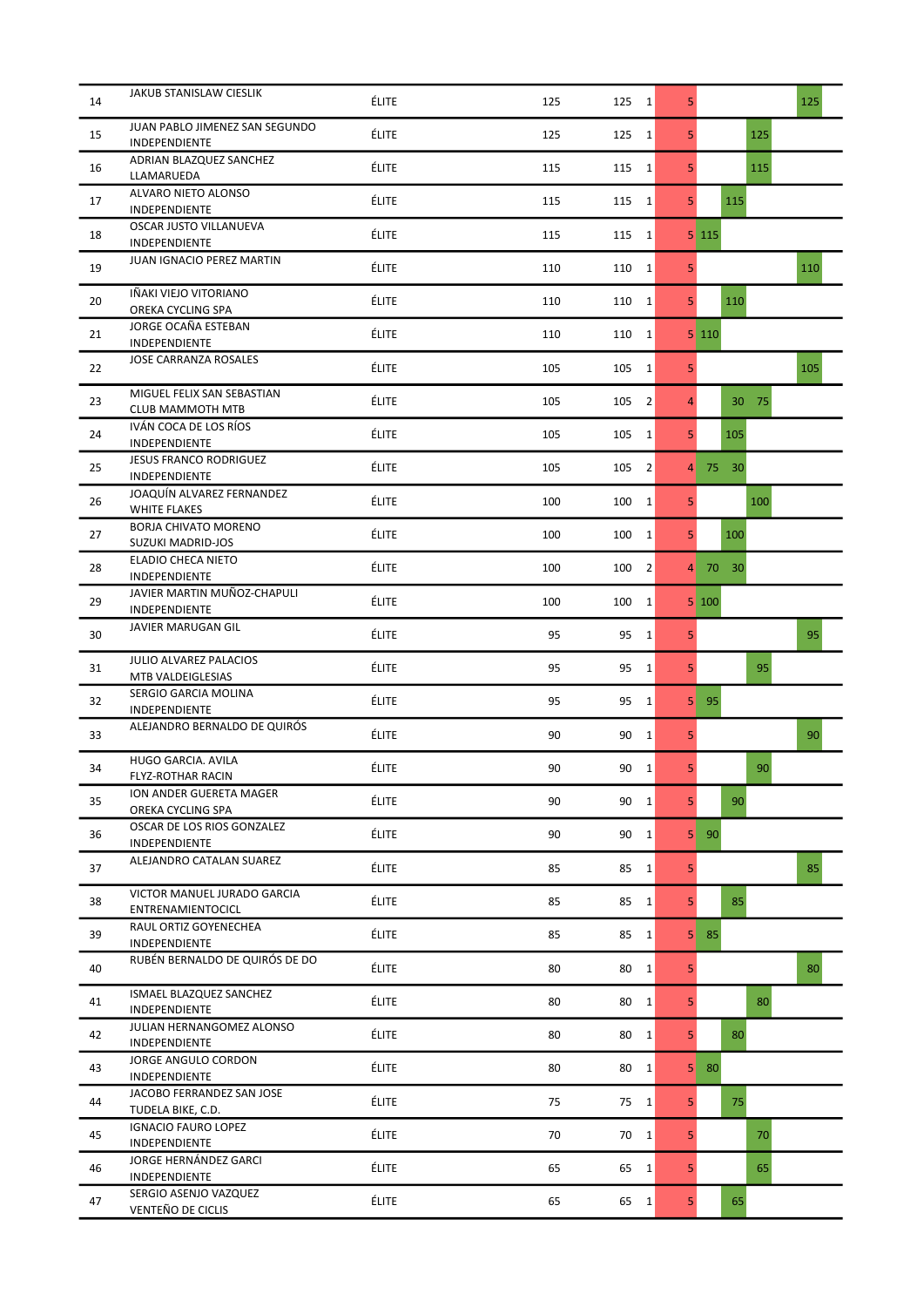| 48 | AITOR HERNANZ NAVARRO<br><b>INDEPENDIENTE</b>        | <b>ÉLITE</b> | 60 | 60 |              |   | 60 |  |
|----|------------------------------------------------------|--------------|----|----|--------------|---|----|--|
| 49 | DANIEL MARTIN CORRAL<br>ELOAD TEAM.                  | <b>ÉLITE</b> | 55 | 55 |              |   | 55 |  |
| 50 | OSCAR ASENJO VAZQUEZ<br><b>INDEPENDIENTE</b>         | <b>ÉLITE</b> | 45 | 45 |              |   | 45 |  |
| 51 | JOXE MARI GOIA GOIENETXE<br><b>FLYZ ROTHAR RACIN</b> | <b>ÉLITE</b> | 35 | 35 |              |   | 35 |  |
| 52 | MANUEL ALEJANDRO NAVAS SEGADOR<br>ENTRENAMIENTOCICL  | <b>ÉLITE</b> | 30 | 30 | 1            |   | 30 |  |
| 53 | <b>FRANCISCO MALMIERCA</b><br><b>INDEPENDIENTE</b>   | <b>ÉLITE</b> | 30 | 30 | $\mathbf{1}$ |   | 30 |  |
| 54 | JAVIER MARUGAN GIL                                   | <b>ÉLITE</b> | 0  | 0  | 0            | 6 |    |  |

| Posición<br><b>Dorsal</b> | <b>Nombre</b>                                        | Categoría | <b>SUMA</b><br><b>TOTAL DE</b><br><b>PUNTOS</b> | <b>Puntuación</b><br><b>Pruebas</b><br><b>Total</b> | J <sup>o</sup> Prueba<br>estantes | Robledo      | a del Mazo | Navaluenga       | a Mequera | Sevillanovense<br>Transcimas |  |  |
|---------------------------|------------------------------------------------------|-----------|-------------------------------------------------|-----------------------------------------------------|-----------------------------------|--------------|------------|------------------|-----------|------------------------------|--|--|
| $\mathbf{1}$              | <b>IVAN CALVO PASTOR</b><br>INDEPENDIENTE            | MÁSTER30  | 700                                             | 700<br>4                                            |                                   |              |            | 2 200 200 160    |           | 140                          |  |  |
| $\overline{2}$            | EDUARDO GARCIA SALGADO<br>INDEPENDIENTE              | MÁSTER30  | 555                                             | 555 4                                               |                                   |              |            | 2 115 125 115    |           | 200                          |  |  |
| 3                         | CARLOS CHICO GALLEGO<br>INDEPENDIENTE                | MÁSTER30  | 440                                             | 440 4                                               |                                   |              |            | 2 80 110 125 125 |           |                              |  |  |
| 4                         | CESAR JUAN SERRANO<br>INDEPENDIENTE                  | MÁSTER30  | 325                                             | 325 4                                               |                                   |              |            | 2 45 65 100 115  |           |                              |  |  |
| 5                         | YERAY TOQUERO<br>INDEPENDIENTE                       | MÁSTER30  | 285                                             | 285 2                                               |                                   | 4 125        |            |                  |           | 160                          |  |  |
| 6                         | MANUEL PRADO RUBIÑIOS<br>INDEPENDIENTE               | MÁSTER30  | 255                                             | 255 2                                               | $\overline{4}$                    |              |            | 115 140          |           |                              |  |  |
| $\overline{7}$            | MANUEL HIPOLITO CASAS<br>INDEPENDIENTE               | MÁSTER30  | 205                                             | 205 3                                               |                                   | $3 \quad 30$ |            |                  | 70 105    |                              |  |  |
| 8                         | DAVID MAGAN FERNANDEZ<br>INDEPENDIENTE               | MÁSTER30  | 205                                             | 205 2                                               |                                   | 4 100 105    |            |                  |           |                              |  |  |
| 9                         | SEBASTIAN BLANCO                                     | MÁSTER30  | 200                                             | 200 1                                               | 5 <sub>1</sub>                    |              |            |                  | 200       |                              |  |  |
| 10                        | DAVID GARCIA GARCIA<br>ARGUSTEC - DESOKU             | MÁSTER30  | 200                                             | 200 1                                               | 5 <sub>1</sub>                    |              |            | 200              |           |                              |  |  |
| 11                        | RENE GONZALO LIFONA DERIAZ<br>INDEPENDIENTE          | MÁSTER30  | 195                                             | 195 2                                               |                                   | $4 \quad 55$ |            |                  | 140       |                              |  |  |
| 12                        | FRANCISCO GARCIA MARIVELA<br><b>BICICLETAS RIVAS</b> | MÁSTER30  | 180                                             | 180 2                                               | 4                                 |              |            | 95 85            |           |                              |  |  |
| 13                        | RAÚL BERMEJO GARCÍA                                  | MÁSTER30  | 160                                             | 160 1                                               | 5 <sub>1</sub>                    |              |            |                  | 160       |                              |  |  |
| 14                        | DANIEL MARTIN BAEZA<br>INDEPENDIENTE                 | MÁSTER30  | 160                                             | 160 3                                               |                                   | 3 35 30      |            |                  | 95        |                              |  |  |
| 15                        | <b>ALBERTO SUAREZ</b><br><b>BIZZIS TEAM CDE</b>      | MÁSTER30  | 160                                             | 160 3                                               | $\overline{3}$                    |              |            | 30 45 85         |           |                              |  |  |
| 16                        | AMADOR NIETO DE LA COBA<br><b>BIKE BROTHERS CC</b>   | MÁSTER30  | 160                                             | 160 1                                               | 5 <sub>1</sub>                    |              | 160        |                  |           |                              |  |  |
| 17                        | RAFAEL MARQUEZ RAIGON<br>INDEPENDIENTE               | MÁSTER30  | 160                                             | 160 1                                               |                                   | 5 160        |            |                  |           |                              |  |  |
| 18                        | PABLO ARMESTO LLAMAS<br>INDEPENDIENTE                | MÁSTER30  | 155                                             | 155 2                                               |                                   | $4 \quad 50$ |            |                  |           | 105                          |  |  |
| 19                        | ANTONIO DE MANUEL MOYANO<br><b>BICICLETAS RIVAS</b>  | MÁSTER30  | 140                                             | 140 1                                               | 5 <sub>1</sub>                    |              | 140        |                  |           |                              |  |  |
| 20                        | JOSE BANDERA BARREDO<br>INDEPENDIENTE                | MÁSTER30  | 140                                             | $140$ 2                                             |                                   | 4 70 70      |            |                  |           |                              |  |  |
| 21                        | <b>JUAN MEL RAMIREZ</b><br>INDEPENDIENTE             | MÁSTER30  | 140                                             | 140 1                                               |                                   | 5 140        |            |                  |           |                              |  |  |
| 22                        | AITOR PÉREZ CASAÑAS<br><b>C.C.CINCUEBTA Y T</b>      | MÁSTER30  | 125                                             | 125 1                                               | $\overline{\mathbf{5}}$           |              |            |                  |           | 125                          |  |  |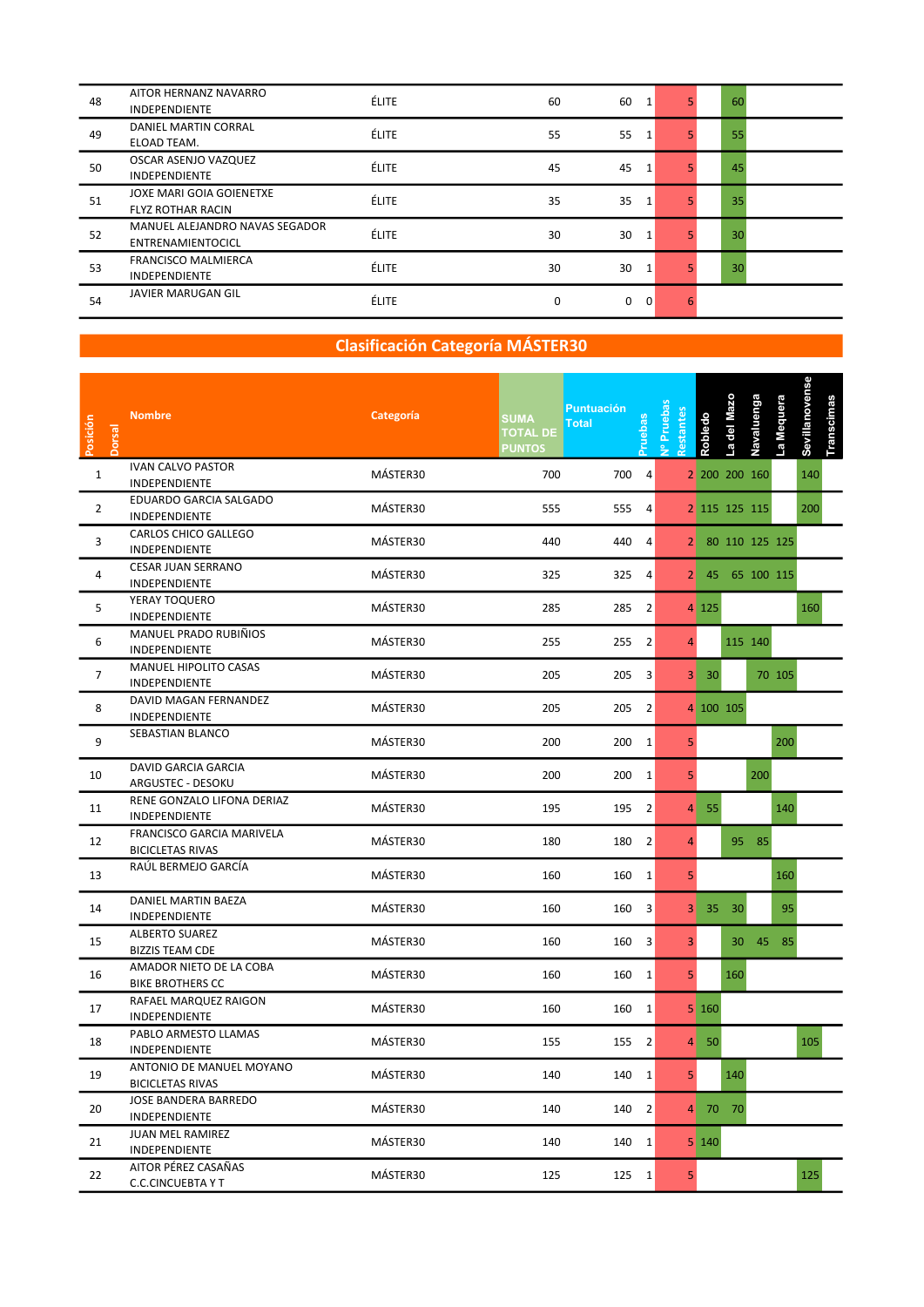| 23 | VÍCTOR TABORCÍA GUTIÉRREZ<br><b>BICICLETAS MAROTO</b> | MÁSTER30 | 115 | 115          | $\vert 1 \vert$ | 5              |                                    | 115 |
|----|-------------------------------------------------------|----------|-----|--------------|-----------------|----------------|------------------------------------|-----|
| 24 | JUAN JOSE ARIZA MARQUEZ<br><b>INDEPENDIENTE</b>       | MÁSTER30 | 115 | 115          | 3               | 3              | 30 30 55                           |     |
| 25 | JOSÉ MANUEL SERRANO AYUSO<br>FLYZ RHOTAR TEAM         | MÁSTER30 | 110 | 110          | $\mathbf{1}$    | 5              |                                    | 110 |
| 26 | PABLO CALVO GARCIA                                    | MÁSTER30 | 110 | 110          | $1\vert$        | 5 <sup>1</sup> |                                    | 110 |
| 27 | SERGIO VALBUENA MARTIN                                | MÁSTER30 | 110 | 110          | 1               | 5 <sup>1</sup> | 110                                |     |
| 28 | <b>TROTE COCHINEROS</b><br><b>EDUARDO ARCE ORTIZ</b>  | MÁSTER30 | 110 | 110          | 1               |                | 5 110                              |     |
| 29 | INDEPENDIENTE<br>RUBÉN BLANCO MARTÍN                  | MÁSTER30 | 105 | 105          | $1\vert$        | 5 <sup>1</sup> | 105                                |     |
| 30 | LLAMARUEDA KSC TA<br><b>GUSTAVO PEREZ MARTINEZ</b>    | MÁSTER30 | 105 | 105          | 1               |                | $5 \vert 105 \vert$                |     |
| 31 | INDEPENDIENTE<br><b>BORJA OUTERELO GAMARRA</b>        | MÁSTER30 | 100 | 100          | $1\vert$        | 5              |                                    | 100 |
| 32 | C. D. VEREDA ALTA<br>JAVIER CLEMENTE MIRÓN            | MÁSTER30 | 100 | 100          | $\mathbf{1}$    | 5              |                                    | 100 |
| 33 | FERNANDO SANZ ARRIAZU                                 | MÁSTER30 | 100 | 100          | $1\vert$        | 5 <sup>1</sup> | 100                                |     |
| 34 | INDEPENDIENTE<br>DAVID ORTIZ ESPEJEL                  | MÁSTER30 | 95  | 95           | 1               | 5              |                                    | 95  |
| 35 | INDEPENDIENTE<br>JORGE FUENTES BLÁZQUEZ               | MÁSTER30 | 95  | 95           | 1               | 5 <sup>1</sup> |                                    | 95  |
|    | MTB VALDEIGLESIAS<br>RAMON PEREZ ARAUJO               |          |     |              |                 |                |                                    |     |
| 36 | INDEPENDIENTE<br>JULIAN DUQUE MUÑOZ                   | MÁSTER30 | 95  | 95           | $1\vert$        | 5              | 95                                 |     |
| 37 | SAMUEL PÉREZ HIDALGO                                  | MÁSTER30 | 90  | 90           | $\mathbf{1}$    | 5              |                                    | 90  |
| 38 | INDEPENDIENTE<br>SERGIO VELAZQUEZ LOPEZ DE LA F       | MÁSTER30 | 90  | 90           | $\vert$ 1       | 5 <sup>1</sup> | 90                                 |     |
| 39 | ELECTRO ALMODOVAR                                     | MÁSTER30 | 90  | 90           | 1               | 5 <sup>1</sup> | 90                                 |     |
| 40 | DAVID GARCIA NUÑEZ<br>INDEPENDIENTE                   | MÁSTER30 | 90  | 90           | $1\vert$        | 5 <sub>1</sub> | 90                                 |     |
| 41 | MIGUEL ANGEL ROJO ALVAREZ<br>NAVERO BIKE, C.D.        | MÁSTER30 | 85  | 85           | 1               | 5 <sup>1</sup> | 85                                 |     |
| 42 | ANTONIO JESUS BENITEZ ROMAN<br>INDEPENDIENTE          | MÁSTER30 | 85  | 85           | 1               |                | $5 \quad 85$                       |     |
| 43 | JESÚS YUSTE FERNÁNDEZ<br>MTB CADALSO                  | MÁSTER30 | 80  | 80           | $\overline{1}$  | 5              |                                    | 80  |
| 44 | DANIEL SAGUAR SUAREZ<br><b>EVOLUTION BIKE</b>         | MÁSTER30 | 80  | 80           | 1               | 5 <sup>1</sup> | 80                                 |     |
| 45 | MIGUEL ÁNGEL GARCÍA CAMACHO<br>C.D.FRANCISCO MAN      | MÁSTER30 | 75  | $75 \quad 1$ |                 | 5 <sup>1</sup> |                                    | 75  |
| 46 | JAVIER PEREZ LAVADO<br>BIKES 101 C.D.E.               | MÁSTER30 | 75  | $75 \quad 1$ |                 | 5 <sup>1</sup> | 75                                 |     |
| 47 | SERGIO CEREZO VACA<br>INDEPENDIENTE                   | MÁSTER30 | 75  | $75 \quad 2$ |                 | $\overline{4}$ | 45<br>30 <sup>°</sup>              |     |
| 48 | JOSE ANGEL SALVADOR TENORIO<br>INDEPENDIENTE          | MÁSTER30 | 75  | $75 \quad 1$ |                 | 5              | 75                                 |     |
| 49 | DAVID GONZÁLEZ RODRÍGUEZ<br>INDEPENDIENTE             | MÁSTER30 | 65  | 65           | $\vert$ 1       | 5 <sub>1</sub> |                                    | 65  |
| 50 | JAVIER ORTEGA GUIJARRO<br>INDEPENDIENTE               | MÁSTER30 | 65  | 65           | 1               | 5              | 65                                 |     |
| 51 | JESUS BLANCO MARTÍN<br>INDEPENDIENTE                  | MÁSTER30 | 60  | 60           | 1               | 5 <sub>1</sub> |                                    | 60  |
| 52 | ALFONSO COSTILLA GAMAZA<br>INDEPENDIENTE              | MÁSTER30 | 60  | 60           | 1               | 5 <sup>1</sup> | 60                                 |     |
| 53 | CRISTIAN SILVA GIRALDEZ<br>INDEPENDIENTE              | MÁSTER30 | 60  | 60           | $\vert$ 2       | 4              | 30<br>30                           |     |
| 54 | GUILLERMO ECHEVARRIA CASADO<br>INDEPENDIENTE          | MÁSTER30 | 60  | 60           | $\vert$ 2       | 4              | 30 <sub>1</sub><br>30              |     |
| 55 | IVAN COLAO ALARCON<br>INDEPENDIENTE                   | MÁSTER30 | 60  | 60           | 2               | $\overline{4}$ | 30 <sup>°</sup><br>30 <sub>1</sub> |     |
| 56 | MARIO GOMEZ MONTESINOS                                | MÁSTER30 | 60  | $60 \quad 1$ |                 | 5 <sub>1</sub> | 60                                 |     |
|    | INDEPENDIENTE                                         |          |     |              |                 |                |                                    |     |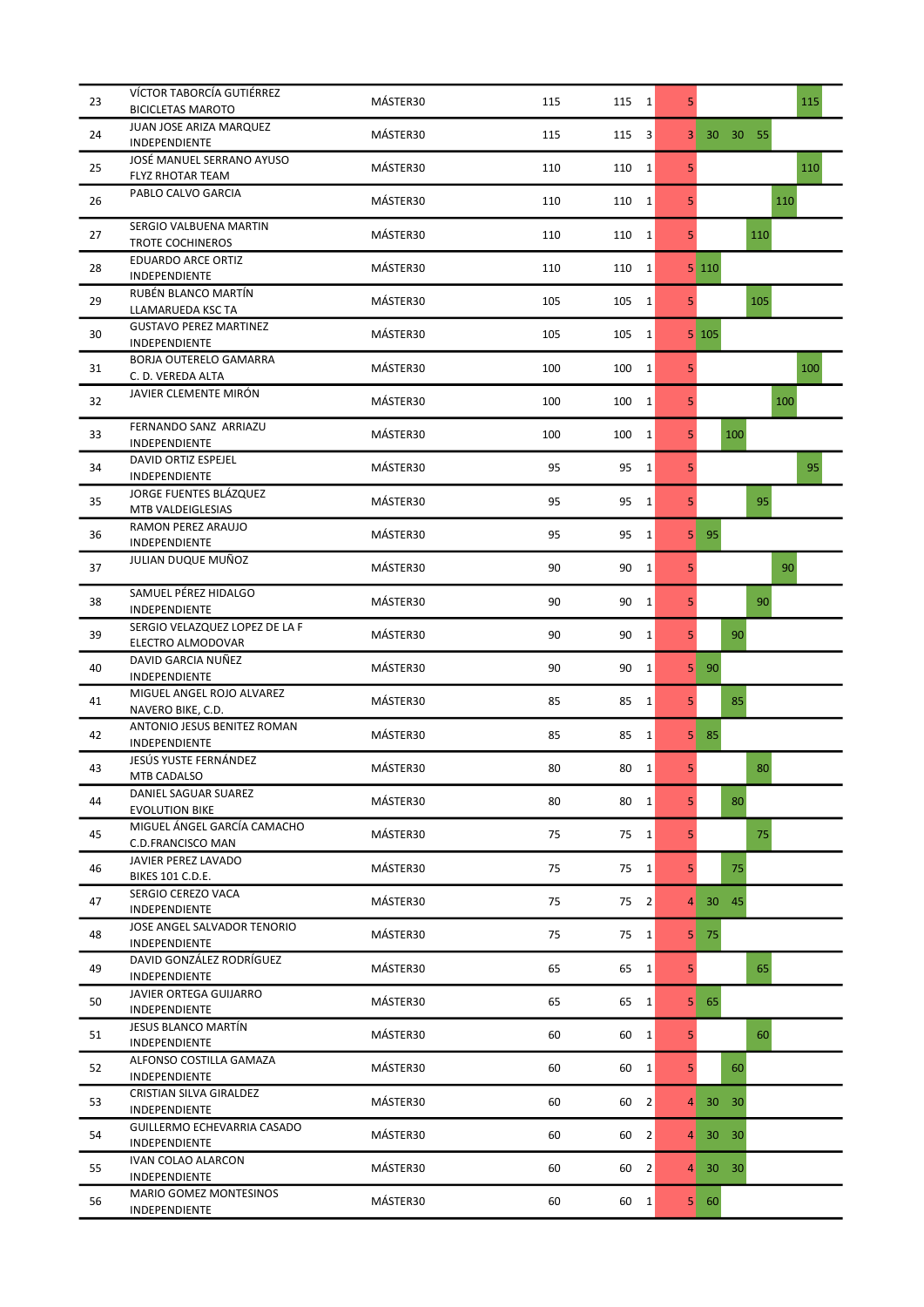| 57 | ALEJANDRO HERNANDEZ RUIZ<br><b>BIKE BROTHERS CC</b>  | MÁSTER30 | 55 | 55<br>$\vert$ 1                 | 5 <sup>1</sup> | 55              |
|----|------------------------------------------------------|----------|----|---------------------------------|----------------|-----------------|
| 58 | IVAN GONZALEZ MARTINEZ<br>INDEPENDIENTE              | MÁSTER30 | 50 | 50<br>$\vert$ 1                 | 5 <sup>1</sup> | 50              |
| 59 | VICTOR MANUEL JIMENEZ CUENCA<br><b>INDEPENDIENTE</b> | MÁSTER30 | 50 | 50<br>$\vert$ 1                 | 5 <sup>1</sup> | 50              |
| 60 | JAIME NAVASQUES MORALES<br>VEREDA ALTA C.D.          | MÁSTER30 | 40 | 40<br>1                         | 5 <sup>1</sup> | 40              |
| 61 | ESTEFAN DOSAL GARCIA<br>INDEPENDIENTE                | MÁSTER30 | 40 | 40<br>$\mathbf{1}$              | 5 <sup>1</sup> | 40              |
| 62 | <b>JESUS HUERTAS MERCADO</b><br>INDEPENDIENTE        | MÁSTER30 | 35 | 35<br>1                         | 5 <sup>1</sup> | 35              |
| 63 | SAMUEL CUENCA DEL SAZ<br>INDEPENDIENTE               | MÁSTER30 | 30 | 30<br>$\vert$ 1                 | 5 <sup>1</sup> | 30              |
| 64 | JOEL ZARCEÑO MARTINEZ<br>INDEPENDIENTE               | MÁSTER30 | 30 | $\vert$ 1<br>30                 | 5 <sup>1</sup> | 30              |
| 65 | RAMON SALVADOR ABRAHAM MANZANO<br>INDEPENDIENTE      | MÁSTER30 | 30 | 30<br>$\vert$ 1                 | 5 <sup>1</sup> | 30              |
| 66 | ELADIO CARLOS FERNANDEZ GUILLE<br>URBANO BIKE, C.C.  | MÁSTER30 | 30 | 30<br>$\vert$ 1                 | 5 <sup>1</sup> | 30              |
| 67 | HUGO JOSE RODRIGUEZ GOMEZ<br>INDEPENDIENTE           | MÁSTER30 | 30 | 30<br>1                         | 5              | 30              |
| 68 | <b>VICTOR AMOR DURAN</b><br>INDEPENDIENTE            | MÁSTER30 | 30 | 30<br>1                         | 5              | 30              |
| 69 | PABLO JOSE GARCIA MONJE<br>INDEPENDIENTE             | MÁSTER30 | 30 | 30 <sup>°</sup><br>$\mathbf{1}$ | 5              | 30              |
| 70 | SAUL GONZALEZ OLMEDO<br><b>INDEPENDIENTE</b>         | MÁSTER30 | 30 | 30<br>1                         | 5 <sub>1</sub> | -30             |
| 71 | FRANCISCO JAVIER GARCIA RESA<br><b>INDEPENDIENTE</b> | MÁSTER30 | 30 | 30<br>$\vert$ 1                 | 5 <sup>1</sup> | $30^{\circ}$    |
| 72 | CONSTANTINO ROMERALO PASTOR<br>INDEPENDIENTE         | MÁSTER30 | 30 | 30<br>$\vert$ 1                 | 5 <sup>1</sup> | $30^{\circ}$    |
| 73 | ALEJANDRO LUCAS-VAQUERO DURANG<br>INDEPENDIENTE      | MÁSTER30 | 30 | 30<br>$1\vert$                  | 5 <sup>1</sup> | 30 <sup>°</sup> |
| 74 | ALBERTO TORRES FERNÁNDEZ                             | MÁSTER30 | 0  | 0<br>1                          | 5 <sup>1</sup> | $\mathbf{0}$    |
| 75 | <b>BORJA MUÑOZ GRAS</b><br><b>TRIATLON TORREJON</b>  | MÁSTER30 | 0  | 0<br>1                          | 5 <sup>1</sup> | $\Omega$        |

| Posición<br><b>Dorsal</b> | <b>Nombre</b>                                          | Categoría | <b>SUMA</b><br><b>TOTAL DE</b><br><b>PUNTOS</b> | <b>Puntuación</b><br><b>Total</b> | Pruebas        | Nº Pruebas<br>lestantes | Robledo         | del Mazo<br><b>l</b> | Navaluenga | La Mequera | Sevillanovense | <b>Transcimas</b> |  |
|---------------------------|--------------------------------------------------------|-----------|-------------------------------------------------|-----------------------------------|----------------|-------------------------|-----------------|----------------------|------------|------------|----------------|-------------------|--|
| $\mathbf{1}$              | PEDRO LUIS CUESTA COLMENAREJO<br><b>INDEPENDIENTE</b>  | MÁSTER40  | 460                                             | 460                               | 5              | 1 <sup>1</sup>          | 40              |                      |            |            | 80 105 110 125 |                   |  |
| $\overline{2}$            | JULIO-LUIS PRIVADO MORENO<br><b>INDEPENDIENTE</b>      | MÁSTER40  | 450                                             | 450                               | 4              | 2                       | 70              | 75                   |            |            | 200 105        |                   |  |
| 3                         | FRANCISCO ANDRES FERNANDEZ TAR<br><b>INDEPENDIENTE</b> | MÁSTER40  | 405                                             | 405                               | 5              |                         | 65              | 60                   | 95         |            | 70 115         |                   |  |
| 4                         | <b>OSCAR GAMO FERMOSEL</b><br><b>INDEPENDIENTE</b>     | MÁSTER40  | 375                                             | 375                               | 3              |                         |                 | 3 110 125 140        |            |            |                |                   |  |
| 5                         | JOSE MANUEL VENTURA SANCHEZ<br><b>INDEPENDIENTE</b>    | MÁSTER40  | 355                                             | 355                               | 3              | 3                       |                 | 80 115 160           |            |            |                |                   |  |
| 6                         | JOSE MARCELO JORGE GUAJARDO                            | MÁSTER40  | 325                                             | 325                               | $\overline{2}$ |                         |                 |                      |            |            | 125 200        |                   |  |
| $\overline{7}$            | <b>OSCAR GAMO FERMOSEL</b>                             | MÁSTER40  | 320                                             | 320                               | $\overline{2}$ |                         |                 |                      |            |            | 160 160        |                   |  |
| 8                         | JOSE MARCELO JOFRE GUAJARDO<br><b>INDEPENDIENTE</b>    | MÁSTER40  | 310                                             | 310                               | 3              | 3 <sup>1</sup>          |                 | 90 105 115           |            |            |                |                   |  |
| 9                         | DAVID RODRIGUEZ SANZ<br><b>INDEPENDIENTE</b>           | MÁSTER40  | 275                                             | 275                               | $\overline{2}$ |                         |                 | 4 115 160            |            |            |                |                   |  |
| 10                        | FRANCISCO EMILIO DURAN DO CARM<br>INDEPENDIENTE        | MÁSTER40  | 265                                             | 265                               | 5              |                         | 30 <sup>°</sup> | 30                   | 65         | 45         | 95             |                   |  |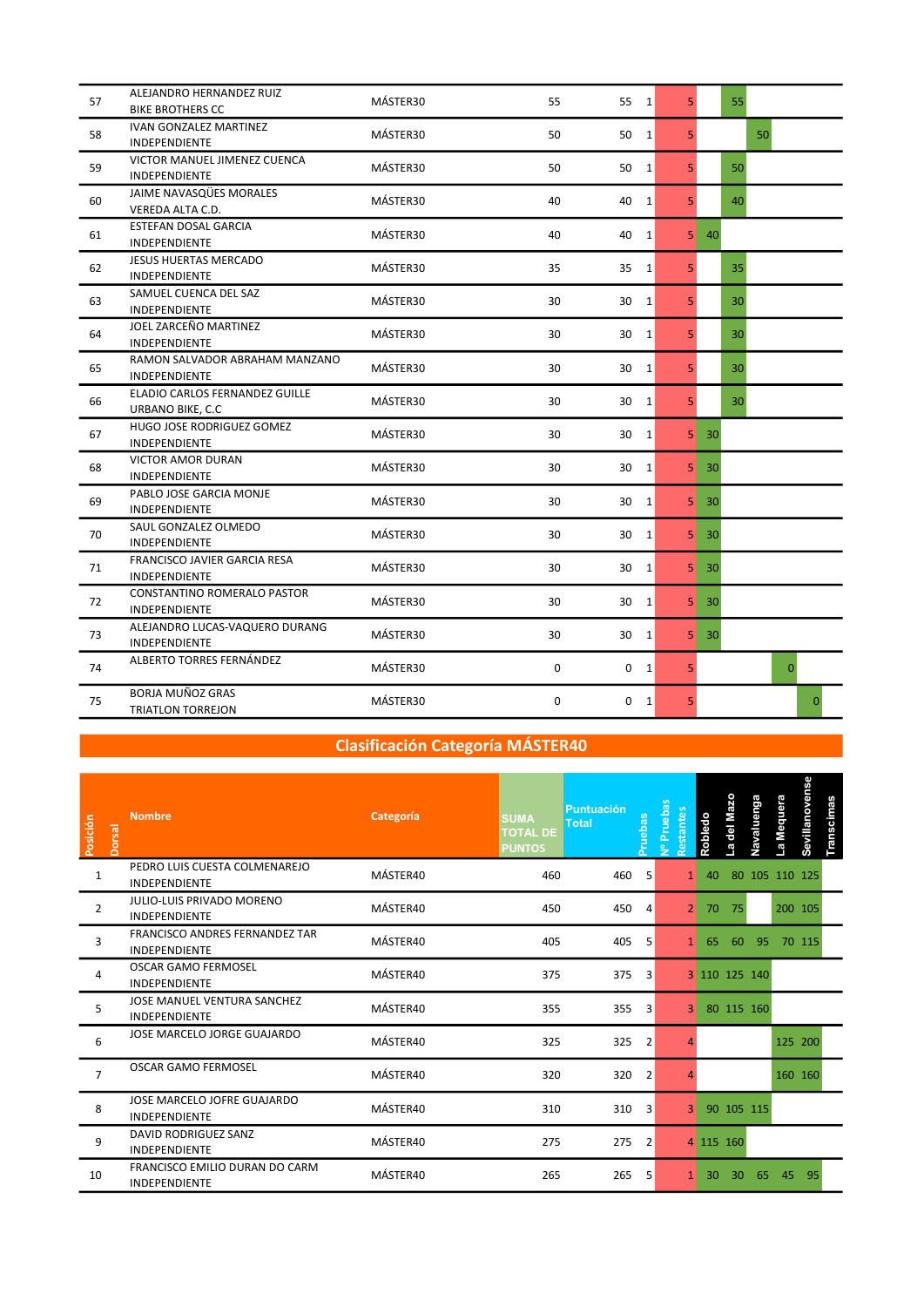| 11 | <b>DIEGO RUBIO GARATE</b><br>INDEPENDIENTE         | MÁSTER40 | 240 | 240<br>3              | 3 <sup>1</sup> | 75 55 110                             |
|----|----------------------------------------------------|----------|-----|-----------------------|----------------|---------------------------------------|
| 12 | ANTONIO MARTÍN RODRÍGUEZ<br>INDEPENDIENTE          | MÁSTER40 | 200 | $\mathbf{1}$<br>200   | 5              | 200                                   |
| 13 | JORGE ESTEVEZ GONZALEZ                             | MÁSTER40 | 200 | $\mathbf{1}$<br>200   | 5 <sup>1</sup> | 200                                   |
| 14 | <b>INDEPENDIENTE</b><br>DAVID ARROYO DURAN         | MÁSTER40 | 200 | 200<br>$\mathbf{1}$   |                | 5 200                                 |
| 15 | PRIMAFLOR<br>FRANCISCO NOGUEIRA COSTA FILHO        | MÁSTER40 | 165 | 165<br>3              | 3              | 30<br>50<br>85                        |
|    | PRA VO6 BIKERS<br>ALFONSO FERNANDEZ PELAYO         |          |     |                       |                |                                       |
| 16 | INDEPENDIENTE<br>CARLOS ALBERTO MARTIN PEREZ       | MÁSTER40 | 160 | 160<br>4              | 2              | 30 <sup>°</sup><br>$0$ 100<br>30      |
| 17 | INDEPENDIENTE                                      | MÁSTER40 | 160 | $\mathbf{1}$<br>160   |                | $5 \vert 160$                         |
| 18 | CESAR RUEDAS ALAÑON<br>INDEPENDIENTE               | MÁSTER40 | 145 | 145<br>4              | 2 <sub>1</sub> | 30 85<br>$\mathbf{0}$<br>30           |
| 19 | DAVID ARROYO DURAN<br>PRIMAFLOR MONDRAK            | MÁSTER40 | 140 | $\mathbf{1}$<br>140   | 5              | 140                                   |
| 20 | <b>OSCAR CORTES GALINDO</b>                        | MÁSTER40 | 140 | 140<br>$\mathbf{1}$   | 5              | 140                                   |
| 21 | <b>DANIEL PLA AGUILAR</b><br>SALCHI-MATRIX FIT     | MÁSTER40 | 140 | $\mathbf 1$<br>140    | 5 <sup>1</sup> | 140                                   |
| 22 | JOSE ALMAGRO VALERO<br><b>CD HERMANOS CLAVE</b>    | MÁSTER40 | 140 | 140<br>1              |                | 5 140                                 |
| 23 | ANTONIO PRADO<br><b>BIZZIS TEAM</b>                | MÁSTER40 | 125 | $1\vert$<br>125       | 5 <sup>1</sup> | 125                                   |
| 24 | JUAN PEDRO TRUJILLO HERNÁNDEZ<br>CONWAY CDC TRUJIL | MÁSTER40 | 125 | 125<br>$\mathbf{1}$   |                | $5 \vert 125 \vert$                   |
| 25 | JOSE ANTONIO MARTIN MORAGA                         | MÁSTER40 | 120 | 120<br>3              | 3 <sup>1</sup> | 60<br>$30^{\circ}$<br>30 <sub>1</sub> |
| 26 | <b>ENERGYA VITAL SPO</b><br>DAVID DIAZ HERNANDEZ   | MÁSTER40 | 120 | $\overline{2}$<br>120 | $\overline{4}$ | 85<br>35                              |
| 27 | INDEPENDIENTE<br>JUANJO MUÑOZ MORENO               | MÁSTER40 | 115 | 115<br>$\mathbf{1}$   | 5              | 115                                   |
|    | JOSE MIGUEL MARTI CALABUIG                         | MÁSTER40 |     |                       | $\overline{4}$ | 30                                    |
| 28 | INDEPENDIENTE<br>SANTIAGO GARCIA LOPEZ             |          | 115 | $\overline{2}$<br>115 |                | 85                                    |
| 29 | SANAGUS TEAM CDE<br>ANGEL RIEIRO VELO              | MÁSTER40 | 115 | 115<br>$\overline{2}$ | $\overline{4}$ | 40<br>75                              |
| 30 |                                                    | MÁSTER40 | 110 | 110<br>$\mathbf{1}$   | 5 <sup>1</sup> | 110                                   |
| 31 | HUBERTO ROS BARTOLOME<br><b>BICICLETAS RIVAS</b>   | MÁSTER40 | 110 | 110<br>$\mathbf{1}$   | 5              | 110                                   |
| 32 | MIGUEL ANGEL TARACENA ORTEGA                       | MÁSTER40 | 105 | 105<br>$\mathbf{1}$   | 5 <sup>1</sup> | 105                                   |
| 33 | CARLOS MARTIN JIMENEZ<br>INDEPENDIENTE             | MÁSTER40 | 105 | 105<br>$\overline{2}$ |                | 4 105 <br>$\mathbf{0}$                |
| 34 | JULIO CESAR CALICCHIO PEREIRA                      | MÁSTER40 | 100 | 100<br>$\mathbf{1}$   | 5              | 100                                   |
| 35 | LUIS GOMEZ-MONTEJANO RECATERO<br><b>BOBRUC OIL</b> | MÁSTER40 | 100 | 100<br>$1\vert$       | 5 <sup>1</sup> | 100                                   |
| 36 | JACOB LUND AGGER<br>COSLADA C.E.C.                 | MÁSTER40 | 100 | 100<br>$\mathbf{1}$   | 5 <sup>1</sup> | 100                                   |
| 37 | SERGIO ANTONIO HUERTAS CALDERO<br>INDEPENDIENTE    | MÁSTER40 | 100 | 100<br>$\mathbf{1}$   |                | 5 100                                 |
| 38 | ALEXANDER DOMINGUEZ FERNANDEZ                      | MÁSTER40 | 95  | 95<br>$\mathbf{1}$    | 5              | 95                                    |
| 39 | FRANCISCO MANUEL SANCHEZ GOMEZ<br>INDEPENDIENTE    | MÁSTER40 | 95  | 95<br>$\mathbf{1}$    | 5 <sup>1</sup> | 95                                    |
| 40 | DAMIAN ARAGON DE LA FUENTE                         | MÁSTER40 | 95  | 95<br>2               | 4              | 45<br>50                              |
| 41 | INDEPENDIENTE<br>ROBERTO CASTILLO LOPEZ            | MÁSTER40 | 95  | 95<br>1               | 5              | 95                                    |
| 42 | INDEPENDIENTE<br>JORGE GONZÁLEZ MORENO             | MÁSTER40 | 90  | 90<br>$\mathbf{1}$    | 5              | 90                                    |
| 43 | 1PIÑON<br>SANTIAGO INIESTA BLANCO                  | MÁSTER40 | 90  | 90<br>$\mathbf{1}$    | 5              | 90                                    |
| 44 | JUAN ANTONIO JIMÉNEZ GOMEZ                         | MÁSTER40 | 90  | 90<br> 1              | 5 <sup>1</sup> | 90                                    |
|    | C.D.FRANCISCO MAN                                  |          |     |                       |                |                                       |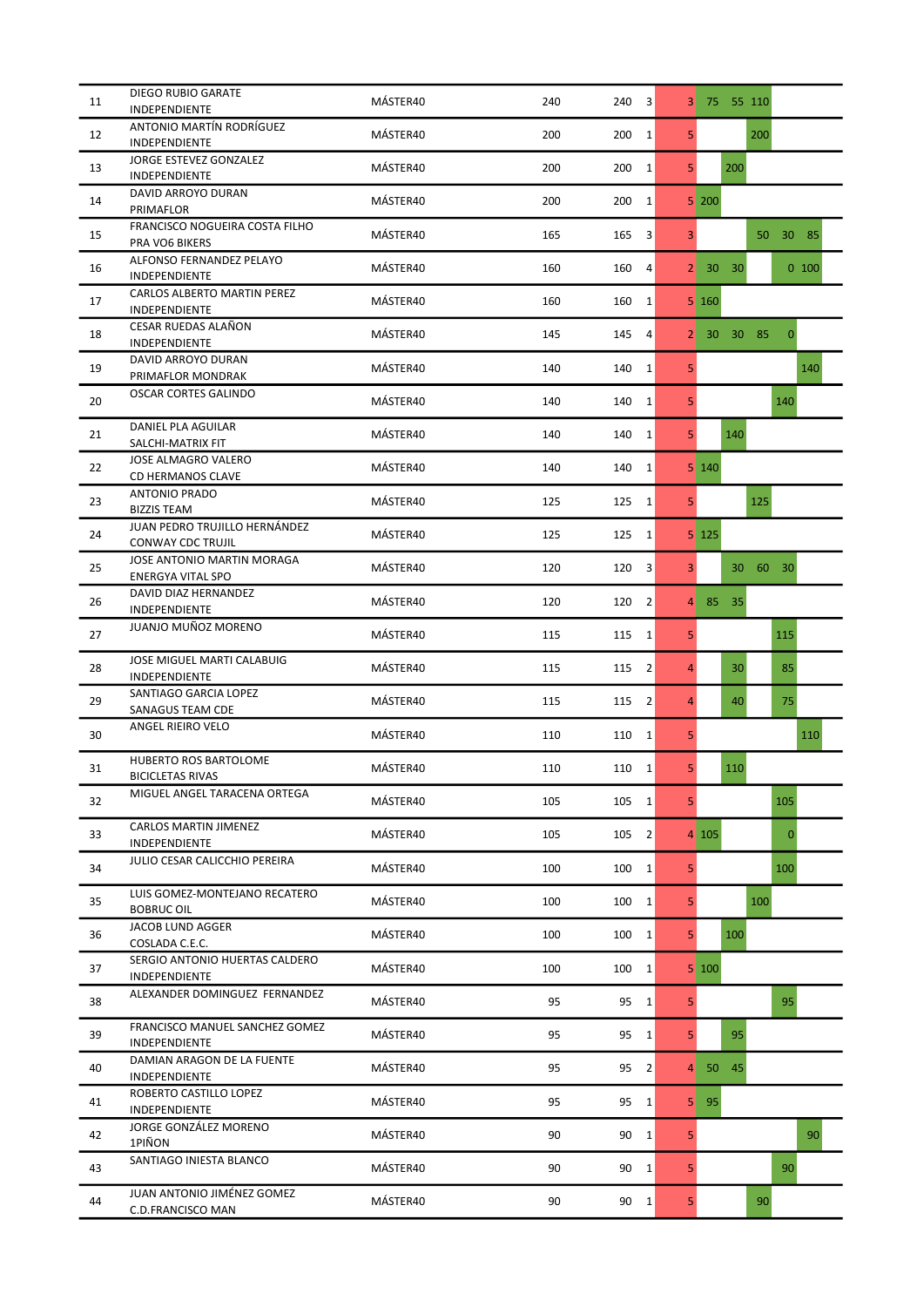| 45 | PEDRO PARRA CAMON<br>RMR C.D.E.                          | MÁSTER40 | 90 | 90<br>$\vert$ 1 |                | 5 <sup>1</sup> |                 | 90 |    |    |
|----|----------------------------------------------------------|----------|----|-----------------|----------------|----------------|-----------------|----|----|----|
| 46 | ALVARO LEAL FERNANDEZ<br>DESNIVEL +, C.D.                | MÁSTER40 | 85 | 85              | 1              | 5 <sup>1</sup> |                 | 85 |    |    |
| 47 | TOMÁS LÓPEZ QUICIOS                                      | MÁSTER40 | 80 | 80              | 1              | 5 <sup>1</sup> |                 |    |    | 80 |
| 48 | <b>CESAR GALLARDO TABERNERO</b><br>INDEPENDIENTE         | MÁSTER40 | 80 | 80              | $\mathbf{1}$   | 5 <sup>1</sup> |                 |    | 80 |    |
| 49 | ALBERTO GONZALEZ GALAN<br><b>GRUPO IMPULSO TUB</b>       | MÁSTER40 | 75 | 75              | $\vert$ 1      | 5              |                 |    | 75 |    |
| 50 | <b>RAUL ROLDAN DURAN</b><br><b>CC COSLADA</b>            | MÁSTER40 | 70 | 70              | $\vert$ 1      | 5 <sup>1</sup> |                 |    | 70 |    |
| 51 | CARLOS FERNANDEZ FERNANDEZ<br>INDEPENDIENTE              | MÁSTER40 | 70 | 70              | $\vert$ 2      | $\overline{4}$ | 30              |    | 40 |    |
| 52 | DANIEL RUIZ GARCIA<br><b>OVERBIKE TEAM</b>               | MÁSTER40 | 70 | 70              | $\vert$ 1      | 5 <sup>1</sup> |                 | 70 |    |    |
| 53 | JUAN ANTONIO GARCIA VILLA                                | MÁSTER40 | 65 | 65              | 1              | 5              |                 |    |    | 65 |
| 54 | DAVID GARCIA PUERTA<br><b>BICICLETAS MAROTO</b>          | MÁSTER40 | 65 | 65              | $\mathbf{1}$   | 5 <sup>1</sup> |                 | 65 |    |    |
| 55 | <b>JOSE MARIA PRADO MARTIN</b>                           | MÁSTER40 | 60 | 60              | $\mathbf{1}$   | 5 <sup>1</sup> |                 |    |    | 60 |
| 56 | FERNANDO CEREZO VACA<br>INDEPENDIENTE                    | MÁSTER40 | 60 | 60              | $\overline{2}$ | $\overline{4}$ | 30 30           |    |    |    |
| 57 | ALBERTO ORTEGA MORENO<br>INDEPENDIENTE                   | MÁSTER40 | 60 | 60              | $\overline{2}$ | 4              | 30 <sup>°</sup> | 30 |    |    |
| 58 | JOSE DOMINGO CADAVIECO CASO<br>INDEPENDIENTE             | MÁSTER40 | 60 | 60              | 1              | 5              | 60              |    |    |    |
| 59 | ENRIQUE BAEZA SERNA                                      | MÁSTER40 | 55 | 55              | 1              | 5 <sup>1</sup> |                 |    |    | 55 |
| 60 | RAFAEL SOMOZA MATEOS<br>C.D.FRANCISCO MAN                | MÁSTER40 | 55 | 55              | $\mathbf{1}$   | 5 <sup>1</sup> |                 |    | 55 |    |
| 61 | JOSE MANUEL RUIZ NIETO<br>INDEPENDIENTE                  | MÁSTER40 | 55 | 55              | $\mathbf{1}$   | 5              | 55              |    |    |    |
| 62 | ALBERTO PUEBLAS LOMINCHAR                                | MÁSTER40 | 50 | 50              | $\mathbf{1}$   | 5 <sup>1</sup> |                 |    |    | 50 |
| 63 | <b>IVAN LORENZO DEL BARRIO RAMOS</b><br>DESNIVEL +, C.D. | MÁSTER40 | 50 | 50              | $\vert$ 1      | 5 <sup>1</sup> |                 | 50 |    |    |
| 64 | JOSÉ SAHAGÚN MARTÍN<br>INDEPENDIENTE                     | MÁSTER40 | 45 | 45              | 1              | 5 <sup>1</sup> |                 |    | 45 |    |
| 65 | SERGIO DEL REY CHOMON<br>INDEPENDIENTE                   | MÁSTER40 | 45 | 45              | $\mathbf{1}$   | 5              | 45              |    |    |    |
| 66 | VICTOR PLAZAS GARCIA                                     | MÁSTER40 | 40 | $40 \quad 1$    |                | 5 <sup>1</sup> |                 |    |    | 40 |
| 67 | JOSE TATO MARTINEZ LOPEZ                                 | MÁSTER40 | 35 | 35              | $\vert$ 1      | 5 <sup>1</sup> |                 |    |    | 35 |
| 68 | CARLOS NAVARRO QUIROGA<br><b>FRANCISCO MANCEBO</b>       | MÁSTER40 | 35 | 35              | 1              | 5 <sup>1</sup> |                 |    | 35 |    |
| 69 | ANGEL FELIX CARRETERO TREJO<br>INDEPENDIENTE             | MÁSTER40 | 35 | 35              | $\vert$ 1      | 5 <sub>l</sub> | 35              |    |    |    |
| 70 | JOSE MARIA MORENO SENEN<br>INDEPENDIENTE                 | MÁSTER40 | 30 | 30              | $\vert$ 1      | 5 <sup>1</sup> |                 | 30 |    |    |
| 71 | JAVIER SECO MEDIAVILLA<br>SALCHI-MATRIX FIT              | MÁSTER40 | 30 | 30              | $\vert$ 1      | 5 <sup>1</sup> |                 | 30 |    |    |
| 72 | JUAN VICENTE SIMON RODRIGUEZ<br>RUJAMAR BIKE TEAM        | MÁSTER40 | 30 | 30              | $\vert$ 1      | 5 <sup>1</sup> |                 | 30 |    |    |
| 73 | RODRIGO LOPEZ PEREZ<br>DESNIVEL +, C.D.                  | MÁSTER40 | 30 | 30              | $\mathbf{1}$   | 5 <sup>1</sup> |                 | 30 |    |    |
| 74 | ROBERTO CASTRESANA NAVES<br>ZERRO ZYCLING C.C            | MÁSTER40 | 30 | 30              | 1              | 5 <sup>1</sup> |                 | 30 |    |    |
| 75 | OSCAR MORENO ALPAL<br><b>EVOLUTION BIKE</b>              | MÁSTER40 | 30 | 30              | $\vert$ 1      | 5 <sup>1</sup> |                 | 30 |    |    |
| 76 | EDUARDO HERVAS NUÑEZ<br><b>TST GRUPO DEPORTI</b>         | MÁSTER40 | 30 | 30              | $\vert$ 1      | 5 <sup>1</sup> |                 | 30 |    |    |
| 77 | JORGE MARTIN SANCHEZ<br>SANAGUS TEAM CDE                 | MÁSTER40 | 30 | 30              | 1              | 5 <sup>1</sup> |                 | 30 |    |    |
| 78 | JOSE MANUEL GARCIA MAXEDO<br>ZERRO ZYCLING C.C           | MÁSTER40 | 30 | 30              | $\vert$ 1      | 5 <sup>1</sup> |                 | 30 |    |    |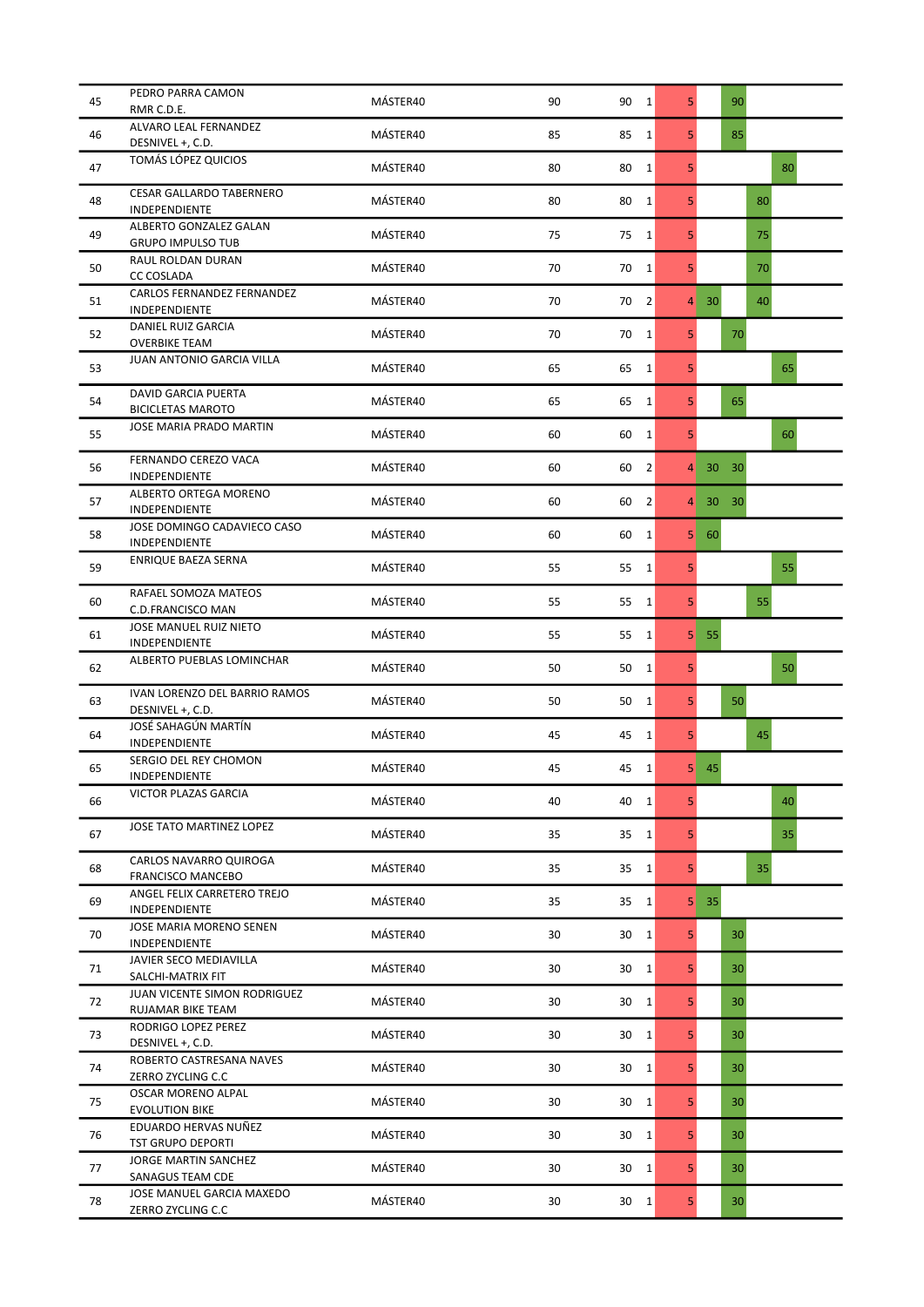| 79  | DIEGO TORRES NAVARRO                                | MÁSTER40 | 30                  | 30<br>$\vert$ 1          | 5              | 30           |              |  |
|-----|-----------------------------------------------------|----------|---------------------|--------------------------|----------------|--------------|--------------|--|
|     | URBANO BIKE, C.C.                                   |          |                     |                          |                |              |              |  |
| 80  | FERMIN PALMA AGUINAGA<br>CHAMARTIN C.C.             | MÁSTER40 | 30                  | 30<br>$\vert$ 1          | 5              | 30           |              |  |
| 81  | ANGEL BLAZQUEZ MARTIN<br>ZERRO ZYCLING C.C          | MÁSTER40 | 30                  | 30<br>$\vert$ 1          | 5              | 30           |              |  |
| 82  | OSCAR MARTINEZ GARCIA<br>EMEDOCE C.D.E.             | MÁSTER40 | 30                  | 30<br> 1                 | 5              | 30           |              |  |
| 83  | ANGEL MANUEL OREIRO SANCHEZ<br>INDEPENDIENTE        | MÁSTER40 | 30                  | 30<br>1                  | 5              | 30           |              |  |
| 84  | LUIS VILLALOBOS ROSA<br>CAMINANDO CON AIT           | MÁSTER40 | 30                  | 30<br>$\vert$ 1          | 5              | 30           |              |  |
| 85  | FRANCISO NOGUEIRA COSTA<br>INDEPENDIENTE            | MÁSTER40 | 30                  | 30<br>$\vert$ 1          | 5              | 30           |              |  |
| 86  | IVÁN GÓMEZ MARTÍN<br>INDEPENDIENTE                  | MÁSTER40 | 30                  | $\vert$ 1<br>30          | 5              | 30           |              |  |
| 87  | ADRIAN TOCADO MURILLO<br>INDEPENDIENTE              | MÁSTER40 | 30                  | 30<br>$\mathbf{1}$       | 5 <sub>1</sub> | $30^{\circ}$ |              |  |
| 88  | IVAN RODRIGO NIETO<br>INDEPENDIENTE                 | MÁSTER40 | 30                  | 30<br>$\mathbf{1}$       | 5 <sub>l</sub> | -30          |              |  |
| 89  | <b>ESTEVE SANZ MAROTO</b><br>INDEPENDIENTE          | MÁSTER40 | 30                  | 30<br>$\mathbf{1}$       |                | $5 \mid 30$  |              |  |
| 90  | JULIO FRETAS NUÑEZ<br>INDEPENDIENTE                 | MÁSTER40 | 30                  | 30<br>$\vert$ 1          | 5              | 30           |              |  |
| 91  | MIGUEL ANGEL SORANNO MENOLASCI<br>INDEPENDIENTE     | MÁSTER40 | 30                  | 30<br>$\vert$ 1          | 5 <sub>1</sub> | 30           |              |  |
| 92  | JOSE ANTONIO MARTIN MORAGA<br>INDEPENDIENTE         | MÁSTER40 | 30                  | 30<br>$\vert$ 1          | 5              | 30           |              |  |
| 93  | PEDRO MANUEL TORRES ALVAREZ<br><b>INDEPENDIENTE</b> | MÁSTER40 | 30                  | 30<br>$\vert$ 1          | 5 <sub>1</sub> | 30           |              |  |
| 94  | FRANCISCO ORTIZ DE OBREGON<br>INDEPENDIENTE         | MÁSTER40 | 30                  | 30<br>$\mathbf{1}$       |                | $5 \mid 30$  |              |  |
| 95  | TANAUSU LOPEZ GARCIA<br>INDEPENDIENTE               | MÁSTER40 | 30                  | 30<br>1                  | 5 <sub>1</sub> | 30           |              |  |
| 96  | ANTONIO CARBALLO ANTON<br>INDEPENDIENTE             | MÁSTER40 | 30                  | 30<br>$\vert$ 1          | 5 <sup>1</sup> | 30           |              |  |
| 97  | MARIO SÁNCHEZ GARCÍA                                | MÁSTER40 | 0                   | 0<br>$\vert$ 1           | 5              |              | 0            |  |
| 98  | <b>DAVID PASTOR ARRIBAS</b>                         | MÁSTER40 | $\mathsf 0$         | $\mathbf 0$<br>$\vert$ 1 | 5              |              | 0            |  |
| 99  | <b>RAUL MORCILLO</b>                                | MÁSTER40 | 0                   | 0<br>$\vert$ 1           | 5              |              | 0            |  |
| 100 | JOSÉ LUIS RODRÍGUEZ MARTÍNEZ                        | MÁSTER40 | $\mathsf 0$         | $0\quad 1$               | 5              |              | $\mathbf 0$  |  |
| 101 | JUAN MANUEL NARANJO MORATO                          | MÁSTER40 | $\mathsf{O}\xspace$ | $0 \quad 1$              | 5              |              | $\mathbf{0}$ |  |
| 102 | ESTEBAN DIAZ ALONSO<br>TOXIZA CLUBE DE M            | MÁSTER40 | $\mathsf{O}\xspace$ | $0 \quad 1$              | 5              |              | $\mathbf{0}$ |  |
| 103 | JACOB LUND AGGER<br>INDEPENDIENTE                   | MÁSTER40 | 0                   | $0 \quad 1$              | 5              |              | 0            |  |

| Posición | $\overline{\mathsf{sa}}$<br>δ | <b>Nombre</b>                                          | Categoría | <b>SUMA</b><br><b>TOTAL DE</b><br><b>PUNTOS</b> | <b>Puntuación</b><br><b>Total</b> |   | ន<br>유<br>╕<br>≗ | tes | or<br>Roble |                       | ౚ |                | usili<br>တိ | mas<br>ិន្ល |  |
|----------|-------------------------------|--------------------------------------------------------|-----------|-------------------------------------------------|-----------------------------------|---|------------------|-----|-------------|-----------------------|---|----------------|-------------|-------------|--|
|          |                               | JORGE MAYO SOLIS<br><b>INDEPENDIENTE</b>               | MÁSTER50  | 800                                             | 800                               | 5 |                  |     |             | 1 125 115 160 200 200 |   |                |             |             |  |
|          |                               | MICHAEL JORDAN<br><b>BICICLETAS JOSÉ R</b>             | MÁSTER50  | 595                                             | 595                               | 5 |                  |     |             | 90 100 140 160 105    |   |                |             |             |  |
| 3        |                               | JOSE ANTONIO DE LA TORRE GAMEZ<br><b>INDEPENDIENTE</b> | MÁSTER50  | 560                                             | 560                               | 3 |                  |     |             | 3 200 160 200         |   |                |             |             |  |
| 4        |                               | RAUL MADRIGAL PASTOR<br><b>INDEPENDIENTE</b>           | MÁSTER50  | 515                                             | 515                               |   |                  |     |             | 85                    |   | 95 115 110 110 |             |             |  |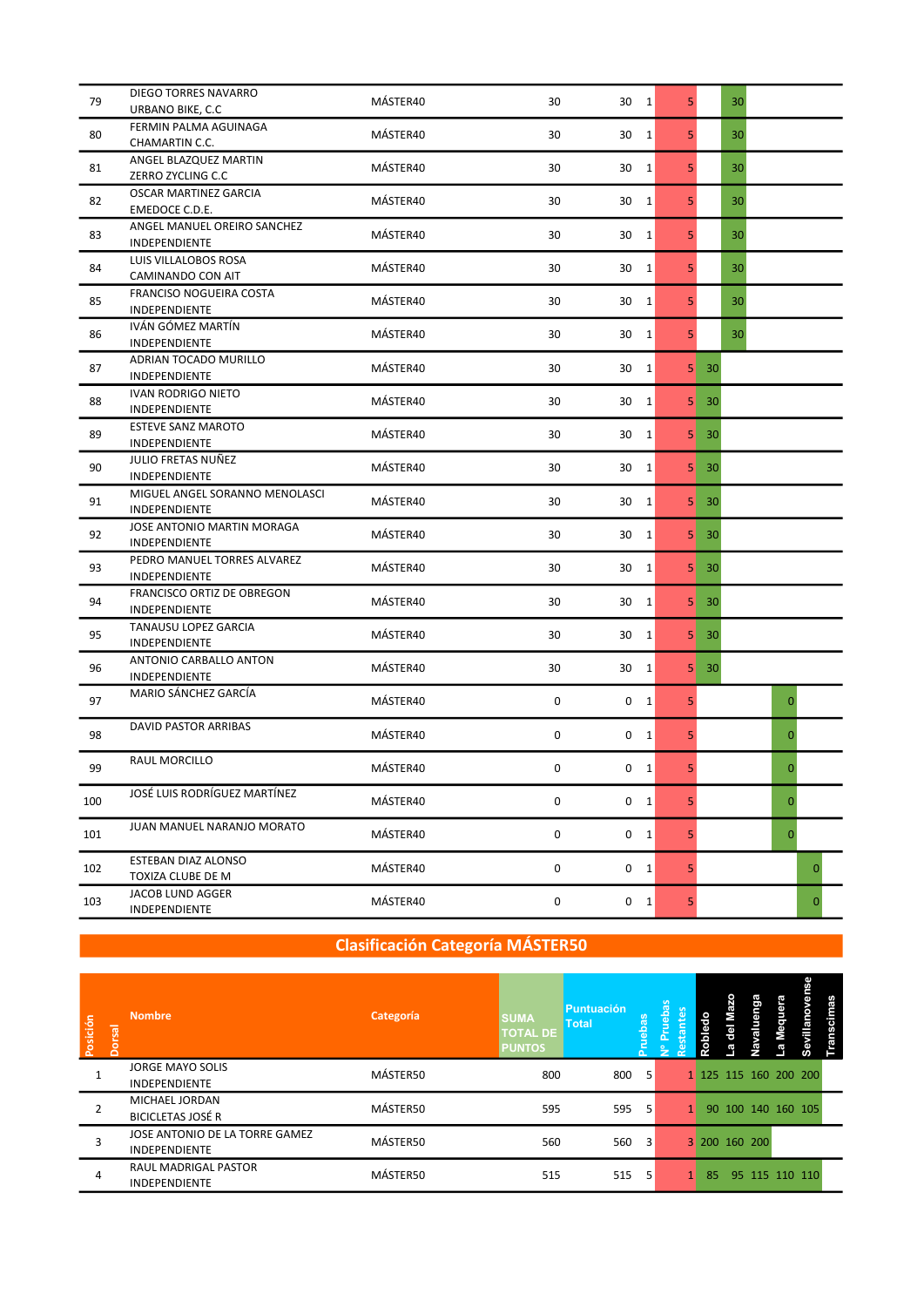| 5              | <b>ISMAEL GARCIA MELENDRE</b><br>INDEPENDIENTE      | MÁSTER50 | 245 | 245<br>$\vert$ 3      | 3 <sup>1</sup> | 105<br>75 65             |
|----------------|-----------------------------------------------------|----------|-----|-----------------------|----------------|--------------------------|
| 6              | LUIS FERNANDO ESTEVEZ MONTERO<br>INDEPENDIENTE      | MÁSTER50 | 220 | 220<br>$\overline{2}$ |                | 4 110<br>110             |
| $\overline{7}$ | JOSE CARLOS PELAYO RUBIO<br><b>INDEPENDIENTE</b>    | MÁSTER50 | 200 | 3<br>200              |                | $\mathbf{0}$<br>3 115 85 |
| 8              | SERGIO LOPEZ RIVERA<br>SERAL BIKE C.D.E.            | MÁSTER50 | 200 | 1<br>200              | 5              | 200                      |
| 9              | MAYTE INFANTE FAMILIAR                              | MÁSTER50 | 190 | 190<br>$\overline{2}$ | 4              | 95<br>$-95$              |
| 10             | CARLOS GARCIA MELENDRE<br>INDEPENDIENTE             | MÁSTER50 | 175 | 175<br>$\overline{2}$ | 4              | 95 80                    |
| 11             | FCO. JAVIER GORDO PAJUELO<br>INDEPENDIENTE          | MÁSTER50 | 165 | $\overline{2}$<br>165 | $\overline{4}$ | 55 110                   |
| 12             | JOSE CARLOS PELAYO RUBIO                            | MÁSTER50 | 160 | 1 <br>160             | 5 <sup>1</sup> | 160                      |
| 13             | JOSE RAMON HERNANDEZ<br>INDEPENDIENTE               | MÁSTER50 | 160 | 160<br>$\mathbf{1}$   |                | 5160                     |
| 14             | JOSÉ SÁNCHEZ MEDINA<br>CLUB CICLISTA HUM            | MÁSTER50 | 140 | 140<br>$\mathbf{1}$   | 5 <sup>1</sup> | 140                      |
| 15             | JUAN CARLOS TOLEDO FERNÁNDEZ                        | MÁSTER50 | 140 | $\mathbf{1}$<br>140   | 5              | 140                      |
| 16             | JUAN JOSE GONZALEZ LOPEZ<br>LA MORCUERA C.C.        | MÁSTER50 | 140 | 140<br>1              | 5 <sup>1</sup> | 140                      |
| 17             | ANGEL GARCIA SANCHEZ-BELMONTE<br>INDEPENDIENTE      | MÁSTER50 | 140 | $\overline{2}$<br>140 | $\overline{4}$ | 75<br>65                 |
| 18             | JOSE ANTONIO PEREZ MARTINEZ<br><b>INDEPENDIENTE</b> | MÁSTER50 | 140 | 140<br> 1             |                | 5 140                    |
| 19             | ANDRES ALISES DE SOUSA<br><b>ILLESBIKE TEAM</b>     | MÁSTER50 | 125 | 125<br> 1             | 5 <sup>1</sup> | 125                      |
| 20             | ARTURO HERRERO LUENGO                               | MÁSTER50 | 125 | 1<br>125              | 5              | 125                      |
| 21             | DAVID GONZALEZ VAQUERO<br><b>INDEPENDIENTE</b>      | MÁSTER50 | 125 | 125<br>$\mathbf{1}$   | 5 <sup>1</sup> | 125                      |
| 22             | DANIEL AMELIBIA SANCHEZ<br><b>BIKE SUPPORT C.D.</b> | MÁSTER50 | 125 | 125<br> 1             | 5 <sup>1</sup> | 125                      |
| 23             | RAMÓN BENITO ARRANZ<br><b>BICICLETAS GIL</b>        | MÁSTER50 | 115 | 115<br> 1             | 5              | 115                      |
| 24             | <b>CARLOS GARCIA MELENDRE</b>                       | MÁSTER50 | 115 | 1 <br>115             | 5 <sup>1</sup> | 115                      |
| 25             | <b>JESÚS ORTEGA MARQUINA</b><br>SALCHI-MATRIX       | MÁSTER50 | 105 | 105<br>1              | 5              | 105                      |
| 26             | JOSE MARIA ORDEJON RONTOME<br>ALG FISIO - ECIJA     | MÁSTER50 | 105 | 105<br>$\vert$ 1      | 5 <sup>1</sup> | 105                      |
| 27             | <b>JURRIAAN DERICKS</b><br>INDEPENDIENTE            | MÁSTER50 | 105 | 105<br> 1             |                | 5 105                    |
| 28             | ALBERTO SANCHEZ BARRIO<br>CENTRO BTT BAJO T         | MÁSTER50 | 100 | 100<br> 1             | 5 <sup>1</sup> | 100                      |
| 29             | ÁNGEL DE RIVAS VILLAVERDE                           | MÁSTER50 | 100 | 100<br> 1             | 5 <sup>1</sup> | 100                      |
| 30             | SERGIO LUCAS CONTRERAS<br>MITTO X-SAUCE TEA         | MÁSTER50 | 100 | 100<br> 1             | 5 <sup>1</sup> | 100                      |
| 31             | JORGE JIMENEZ GOMEZ<br>INDEPENDIENTE                | MÁSTER50 | 100 | 100<br> 1             |                | 5 100                    |
| 32             | MANUEL MARCOS REDONDO<br>PANTER BIKE RACIN          | MÁSTER50 | 95  | 95<br> 1              | 5              | 95                       |
| 33             | JOSE MIGUEL ARAUZO DIEZ<br>DESNIVEL +, C.D.         | MÁSTER50 | 90  | 90<br>$\mathbf{1}$    | 5 <sup>1</sup> | 90                       |
| 34             | ANDRES ALISES DE SOUSA<br>INDEPENDIENTE             | MÁSTER50 | 80  | 80<br> 1              | 5 <sub>1</sub> | 80                       |
| 35             | JUAN ANTONIO HERNANSANZ SANZ<br>INDEPENDIENTE       | MÁSTER50 | 70  | 70<br>1               | 5 <sup>1</sup> | 70                       |
| 36             | <b>IGNACIO ACASO BELLON</b><br>INDEPENDIENTE        | MÁSTER50 | 70  | 70<br>$\vert$ 1       | 5 <sub>1</sub> | 70                       |
| 37             | JESUS MARIA ROCA CRUZ<br>INDEPENDIENTE              | MÁSTER50 | 60  | 60<br> 1              | 5 <sup>1</sup> | 60                       |
| 38             | JAVIER VALLE VARGAS<br>INDEPENDIENTE                | MÁSTER50 | 60  | 60<br>$\vert$ 1       |                | $5 \quad 60$             |
|                |                                                     |          |     |                       |                |                          |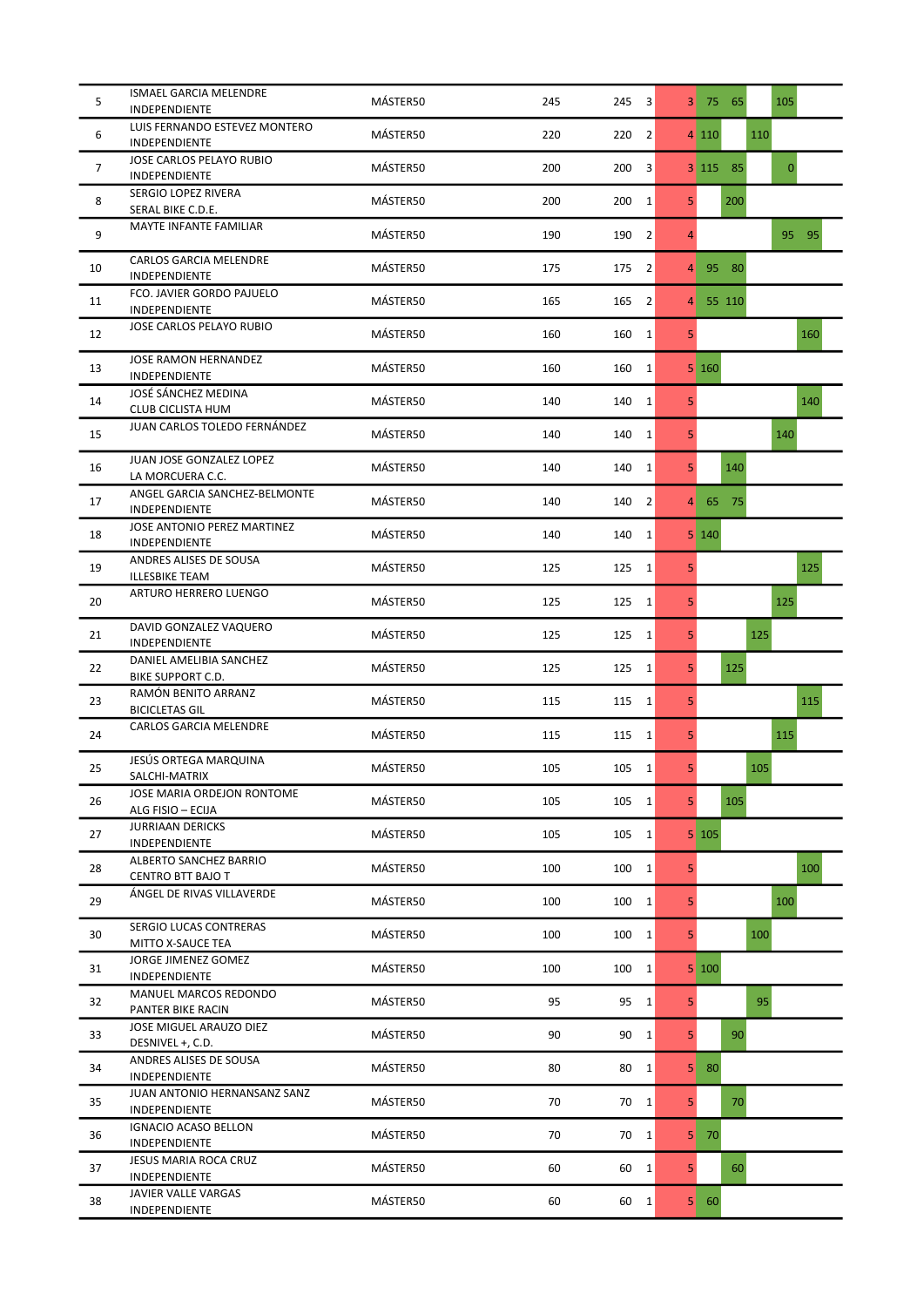| 39 | <b>JAVIER MARDONES</b><br><b>INDEPENDIENTE</b>               | MÁSTER50 | 55       | 55 |    |    | 55 |  |  |
|----|--------------------------------------------------------------|----------|----------|----|----|----|----|--|--|
| 40 | <b>ANTONIO OBREGON GARCIA</b><br>MADROÑO MTB C.              | MÁSTER50 | 50       | 50 |    |    | 50 |  |  |
| 41 | <b>JUAN FRANCISCO CASTUERA PEREZ</b><br><b>INDEPENDIENTE</b> | MÁSTER50 | 50       | 50 | 5. | 50 |    |  |  |
| 42 | ANGEL GARCIA BELMONTE                                        | MÁSTER50 | 0        | 0  |    |    |    |  |  |
| 43 | LUIS ROBERTO GONZÁLEZ MARTÍNEZ<br>SEVILLANOVENSE MT          | MÁSTER50 | $\Omega$ | 0  |    |    |    |  |  |
| 44 | LUIS MIGUEL PEÑAS SANCHEZ<br><b>INDEPENDIENTE</b>            | MÁSTER50 | $\Omega$ | 0  |    |    |    |  |  |

| Posición<br>Dorsal | <b>Nombre</b>                                             | Categoría | <b>SUMA</b><br><b>TOTAL DE</b><br><b>PUNTOS</b> | <b>Puntuación</b><br><b>Total</b> | Pruebas        | Nº Pruebas<br>Restantes | Robledo | La del Mazo           | Navaluenga | La Mequera | Sevillanovense | Transcimas |  |  |  |
|--------------------|-----------------------------------------------------------|-----------|-------------------------------------------------|-----------------------------------|----------------|-------------------------|---------|-----------------------|------------|------------|----------------|------------|--|--|--|
| $\mathbf{1}$       | <b>MARIO MARTIN SANCHEZ</b><br><b>CLUB DEPORTIVO IL</b>   | MÁSTER60  | 765                                             | 765                               | 5              |                         |         | 1 125 140 200 140 160 |            |            |                |            |  |  |  |
| $\overline{2}$     | <b>JESUS GARCIA ZAPATERO</b><br><b>INDEPENDIENTE</b>      | MÁSTER60  | 540                                             | 540                               | $\overline{4}$ |                         |         | 2 140 115 160 125     |            |            |                |            |  |  |  |
| $\overline{3}$     | JAVIER NOGALES HERNANDO<br>INDEPENDIENTE                  | MÁSTER60  | 520                                             | 520                               | 3              |                         |         | 3 160 200             |            | 160        |                |            |  |  |  |
| 4                  | EMILIANO DEL PRADO VAZQUEZ<br><b>INDEPENDIENTE</b>        | MÁSTER60  | 400                                             | 400                               | 2              |                         | 4 200   |                       |            | 200        |                |            |  |  |  |
| 5                  | ANTONIO LUIS HERRERA DELGADO<br>INDEPENDIENTE             | MÁSTER60  | 220                                             | 220                               | 2              |                         |         | 4 115 105             |            |            |                |            |  |  |  |
| 6                  | MANUEL BRAVO VAZQUEZ                                      | MÁSTER60  | 200                                             | 200                               | $\overline{2}$ | $\Delta$                |         |                       |            |            | 0.200          |            |  |  |  |
| $\overline{7}$     | FRANCISCO ANTONIO FERNANDEZ MA<br><b>EKUON BRD RACING</b> | MÁSTER60  | 160                                             | 160                               | 1              | 5                       |         | 160                   |            |            |                |            |  |  |  |
| 8                  | JAVIER JIMÉNEZ JIMÉNEZ<br><b>MOSKITO BIKERS</b>           | MÁSTER60  | 140                                             | 140                               | 1              | 5                       |         |                       |            |            | 140            |            |  |  |  |
| 9                  | ANTONIO LUIS HERRERA DELGADO<br>@DETALLITOS WOOD          | MÁSTER60  | 125                                             | 125 1                             |                | 5                       |         |                       |            |            | 125            |            |  |  |  |
| 10                 | JUAN CARLOS GARCIA GORDILLO<br>ENTRENAMIENTOCICL          | MÁSTER60  | 125                                             | 125                               | 1              | 5                       |         | 125                   |            |            |                |            |  |  |  |
| 11                 | LUIS GONZALEZ REVELDERIA<br><b>CLUB MAMMOTH</b>           | MÁSTER60  | 115                                             | 115                               | 1              | 5                       |         |                       |            |            | 115            |            |  |  |  |
| 12                 | LUIS MARIN GARCIA<br>ENTRENAMIENTOCICL                    | MÁSTER60  | 110                                             | 110                               | 1              | 5 <sup>1</sup>          |         | 110                   |            |            |                |            |  |  |  |
| 13                 | FERNANDO FRANCISCO DEL VILLAR<br><b>BICICLETAS RIVAS</b>  | MÁSTER60  | 100                                             | 100                               | 1              | 5 <sup>1</sup>          |         | 100                   |            |            |                |            |  |  |  |

#### Clasificación Categoría SUB23 FEMENINO

| Posición | <b>Nombre</b><br>$\overline{a}$ |                                                 | Categoría      | <b>SUMA</b><br><b>TOTAL DE</b><br><b>PUNTOS</b> | <b>Puntuación</b><br><b>Total</b> |  |       | וים | ٠. | −<br>j<br>−<br>−<br>ĺ |
|----------|---------------------------------|-------------------------------------------------|----------------|-------------------------------------------------|-----------------------------------|--|-------|-----|----|-----------------------|
|          |                                 | MARTA BALLESTEROS LIEBANES<br>CONWAY CDC TRUJIL | SUB23 FEMENINO | 200                                             | 200                               |  | 5 200 |     |    |                       |

#### Clasificación Categoría ÉLITE FEMENINO

| osición<br>Ιñ. | <b>Nombre</b>                           | Categoría      | <b>SUMA</b><br><b>TOTAL DE</b><br><b>PUNTOS</b> | Puntuación<br>Total | $\omega$ |  |     | – |  |  |
|----------------|-----------------------------------------|----------------|-------------------------------------------------|---------------------|----------|--|-----|---|--|--|
|                | ALBA CORRALEJO DEL PESO<br>MITTO-XSAUCE | ÉLITE FEMENINO | 200                                             | 200                 |          |  | 200 |   |  |  |